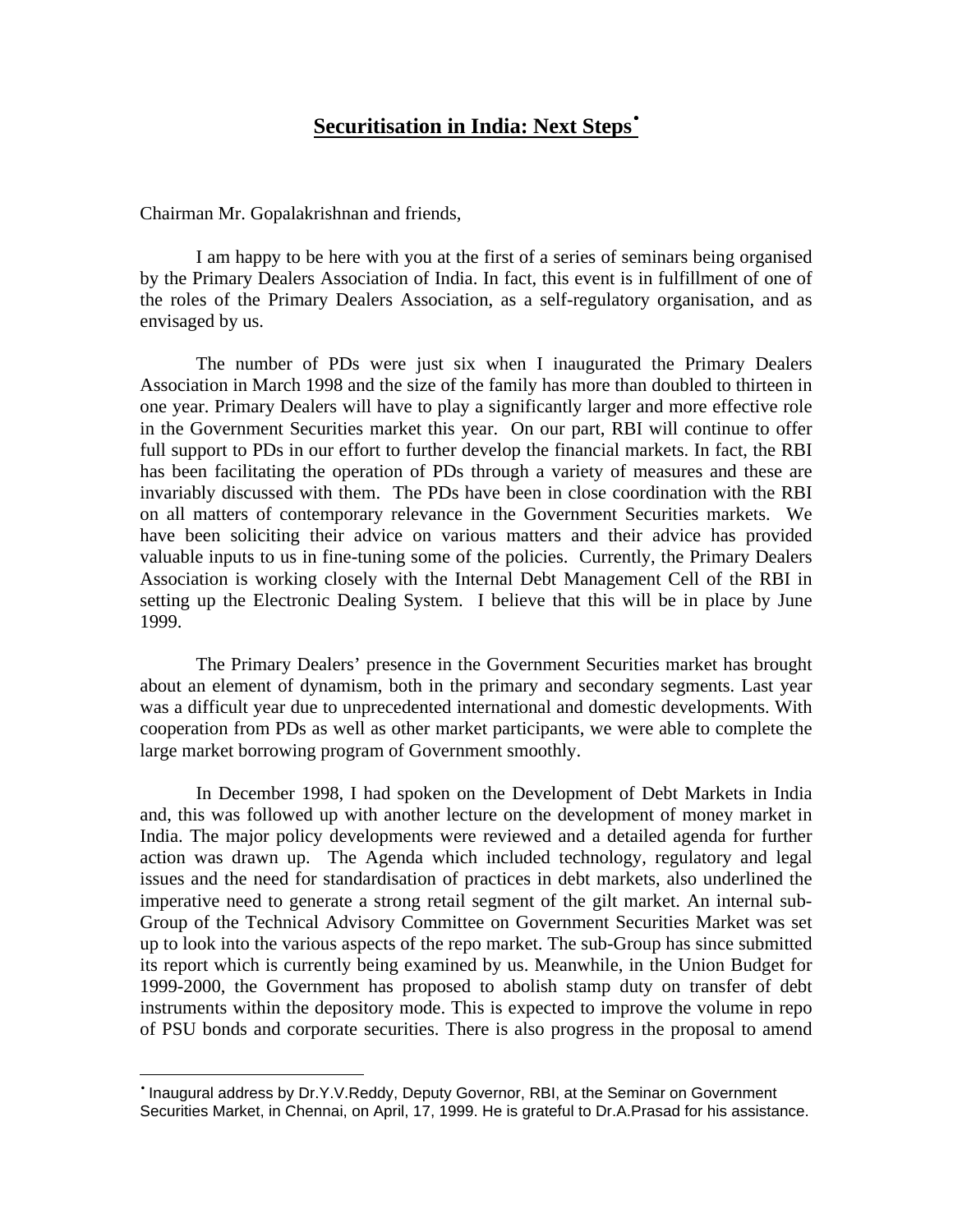Securities Contracts Regulation Act to enable improved regulation and functioning of debt markets. Guidelines for introduction of interest rate swaps are ready and we will be issuing them soon. I am mentioning these by way of illustration about implementation of the agenda laid out.

Similarly, there has been progress in regard to interest rates, on which I had spoken in June 1998 in Mumbai, while addressing FIMMDA, where some of you were present. I had narrated trends in both nominal and real interest rates in India and analysed the five important reasons for pressure on real interest rates in India. Six issues were flagged of which Government borrowing programme was the first. Market reforms relating to Government securities market and money market were also listed. In both these, PDs have a significant role to play.

My colleague, Mrs. Usha Thorat will speak in detail, on the Government Securities market, later today.

I would, therefore, speak on a sub-sect of the debt market, viz., securitised debt.

I will briefly explain for record, the concept of securitisation and highlight the importance of securitisation in terms of its benefits to the originator, investor and the financial system. The process of securitisation will then be dealt with, of-course, tracing the Indian experience in securitisation. The major legal and regulatory issues relevant are listed. Finally, to help operationalising what has been debated so far, I will place before you, what could be the next steps for development of this market.

# **Concept**

Securitisation is a process through which illiquid assets are transferred into a more liquid form of assets and distributed to a broad range of investors through capital markets. The lending institution's assets are removed from its balance sheet and are instead funded by investors through a negotiable financial instrument. The security is backed by the expected cash flows from the assets.

Securitisation as a technique gained popularity in the US in the 1970. Favourable tax treatment, legislative enactments, establishment of Government-backed institutions that extend guarantees, and a pragmatic regulatory environment appear to have contributed to the successful development of this market. The market for securitisation in the US which is dominated by home mortgages has diversified to credit cards, home equity loans, student loans and small business loans.

UK is the second largest market for securitisation after the US. Areas of securitisation in the UK are broadly similar to the US and include residential mortgages, credit cards, consumer loans, commercial real estate and student loan. The Bank of England has played a leading role in evolving guidelines for banking and other authorised institutions in its loan transfers and securitisation. Now, the Financial Services Authority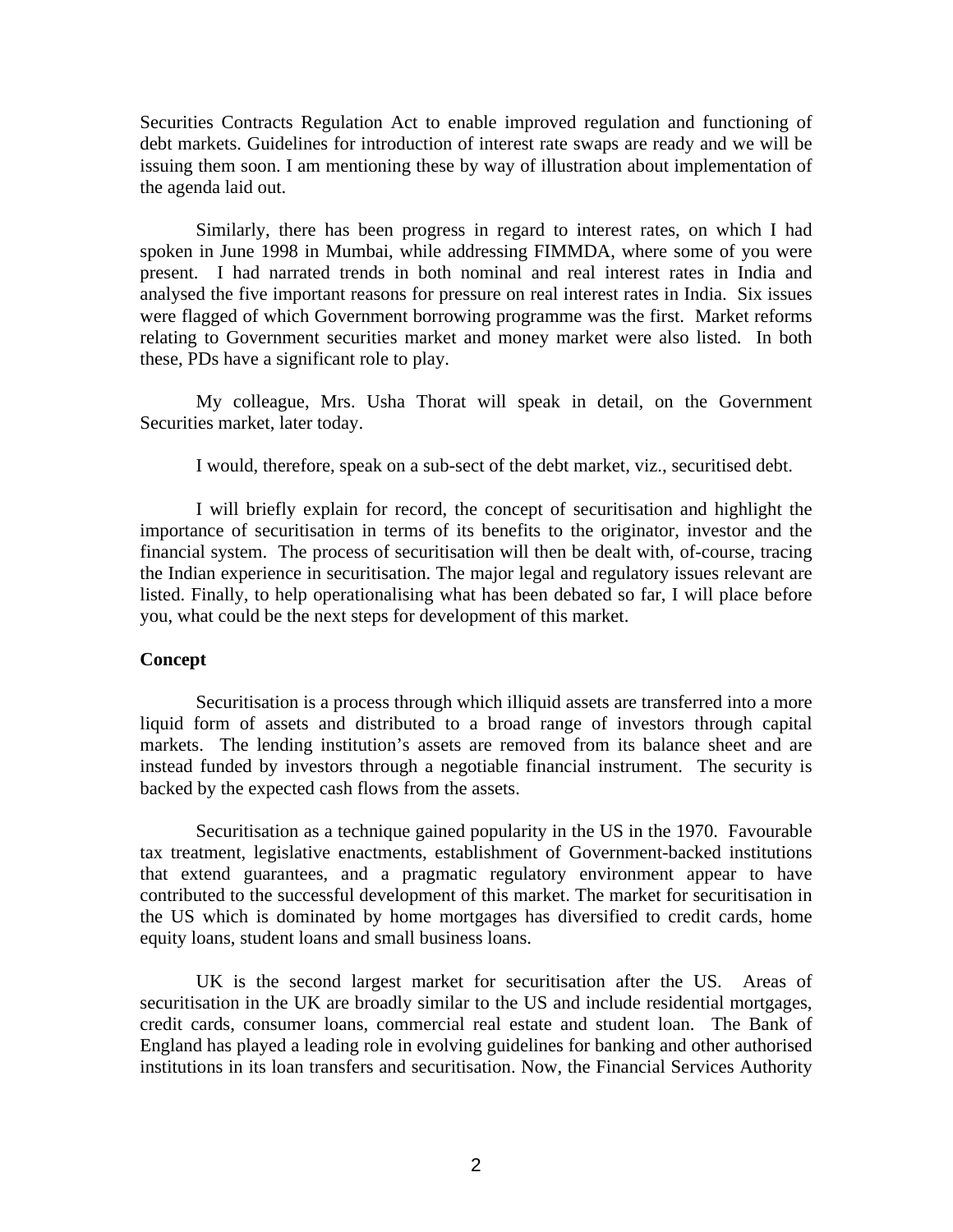(FSA) sets out the policy on securitisation and loan transfers. Experience of UK is of special relevance to India, and we should liberally draw on it.

Other countries in Europe have been relatively slow starters, though regulatory and legislative changes in Germany, France, Belgium and Spain have been fashioned to assist development of securitisation. In Japan, the securitisation market is not well developed since until recently, the Government had restricted securitisation to the assets of leasing, consumer loan and credit card companies. The Government has, however, amended laws to allow full-scale securitisaton as recently as in May 1997.

#### **Features of Securitisation**

Securitisation is designed to offer a number of advantages to the seller, investor and debt markets. For seller or originator, securitisation mainly results in receivables being replaced by cash thereby improving the liquidity position. It removes the assets from the balance sheet of the originator, thus liberating capital for other uses, and enabling restructuring of the balance sheet by reducing large exposures or sectoral concentration. It facilitates better asset liability management by reducing market risks resulting from interest rate mismatches. The process also enables the issuer to recycle assets more frequently and thereby improve earning. Finally, transparency may be improved since securitisation results in identifiable assets in the balance sheet.

For investor, securitisation essentially provides an avenue for relatively risk-free investment. The credit enhancement provides an opportunity to investors to acquire good quality assets and to diversify their portfolios.

It also provides opportunity for matching cash flows and managing ALM since a securitised instrument carries regular monthly cash flows and has varying maturities. The prevalence of secondary markets would offer liquidity.

From the point of view of the financial system as a whole, securitisation increases the number of debt instruments in the market, and provides additional liquidity in the market. It also facilitates unbundling, better allocation and management of project risks. It could widen the market by attracting new players on account of superior quality assets being available.

Now, a word of caution. Benefits are possible but there are views that the securitisation process, if not carried out prudentially, can leave risks with the originating bank without allocating capital to back them. While all banking activity entails operational and legal risks, these may be greater, the more complex the activity. It is felt that the main risk a bank may face in a securitisation scheme arises if a true sale has not been achieved and the selling bank is forced to recognise some or all of the losses if the assets subsequently cease to perform. Also, funding risks and constraints on liquidity may arise if assets designed to be securitised have been originated, but because of disturbances in the market, the securities cannot be placed. There is also a view that there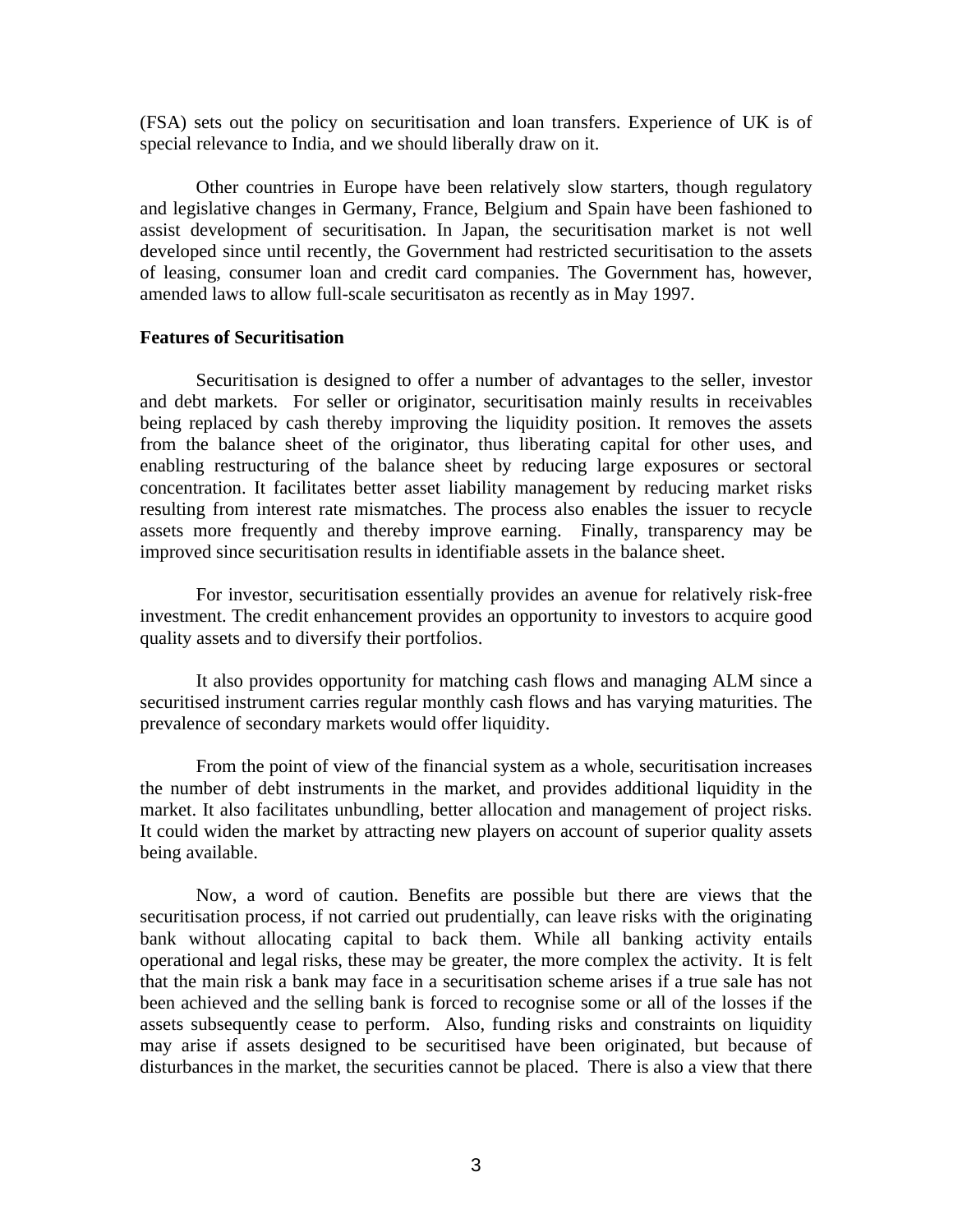is at least a potential conflict of interest if a bank originates, sells, services and underwrites the same issue of securities.

## **Process**

For the uninitiated, let me briefly narrate the process. The process begins when the lender (or originator) segregates loans/lease/receivables into pools which are relatively homogenous in regard to types of credit, maturity and interest rate risk. The pools of assets are then transferred to a Special Purpose Vehicle (SPV) usually constituted as a trust. The originator may float the SPV as a subsidiary in the form of a limited company. Another option could be for the SPV to be floated jointly by the originator/individuals/banks/institutions who are interested in the securitisation deal. Based on these, the SPV issues asset backed securities in the form of debt, certificates of beneficial ownership and other instruments. The securities issued may be with or without recourse. Interest and principal payments on the loans, leases and receivables in the underlying pool of assets are collected by the servicer (who could also be the originator) and transmitted to the investors. Credit enhancement can add features to boost investor confidence. This could be in the form of a provision of recourse, a guarantee requiring the originator to cover losses, a letter of credit from a bank, or over collateralisation.

There could be three basic methods of transfer of assets, viz., novation, assignment and sub-participation. Novation is the clearest way of selling a loan and effectively transferring both the rights and obligations. In novation, the existing loan between originator and borrower is cancelled and a new agreement between the investor and borrower is substituted. The buyer steps into the shoes of the original lender or seller who ceases to have any obligations to the borrower. The loan, is therefore, excluded from the balance sheet of the seller.

An assignment transfers from the seller to buyer, all rights to principal and interest. Assignments for the purpose of disposing of assets may fall into two basic legal categories. The first is statutory assignment, transferring both legal and beneficial title. A statutory assignment will pass and transfer from the seller to the buyer all the legal rights to principal and interest. In most cases, it will also pass on all the legal remedies available against the borrower to ensure discharge of debt. In other words, the buyer acquires the full legal and beneficial interest in the loan. The second is equitable assignment, transferring only beneficial title. It does not transfer legal rights. Thus, a buyer may not be able to proceed directly against a borrower. The seller must be joined in action. However, the seller is not liable for debt.

Sub-participation does not transfer any of the seller's rights, remedies or obligations against the borrower to the buyer. But, it is an entirely separate, back-toback, non-recourse funding arrangement, under which the buyer places funds with the seller. In return, the seller passes on to the buyer, payments under the underlying loan, which the borrower makes to him. But, the loan itself is not transferred.

#### **Securitisation in India**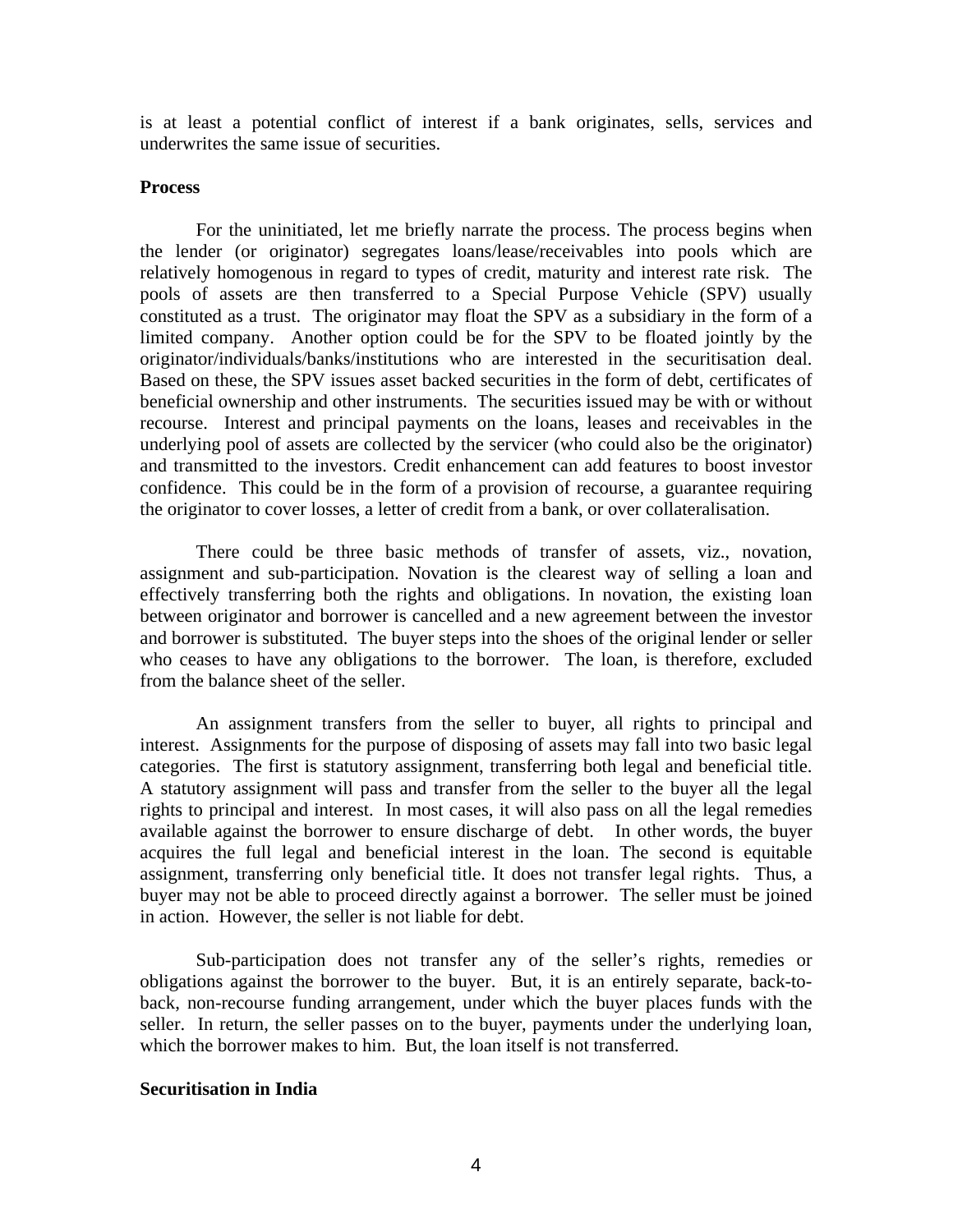There is no authentic data on the magnitude of securitised debt in India. Available data indicates that ICICI had securitised assets to the tune of Rs.2,750 crore in its books as at end March 1999. Assets to the tune of Rs.1,200 crore is in the process of being bought over. CRISIL is reported to have rated about Rs. 1,200 crore of securitised transactions up to 1998. In addition, there have been several unrated transactions.

The first widely reported securitisation deal in India dates back to 1990 when Citibank securitised auto loans and placed a paper with GIC mutual fund. Since then, a variety of deals have been undertaken. Asset classes chosen have concentrated mostly on auto and hire purchase receivables of NBFCs. According to some estimates, 35 per cent of all securitisation deals between 1992 and 1998 related to hire purchase receivables of trucks and the rest towards other auto/transport segment receivables.

Apart from these, some innovative deals have also been struck. Earlier, in 1994- 95, SBI Cap structured an innovative deal where a pool of future cash flows of high value customers of Rajasthan State Industrial and Development Corporation was securitised. An oil monetisation deal has been structured where the future flows of oil receivables accruing to a company was securitised. Real estate developers have securitised receivables arising out of installment sales. The recent securitisation deal of Larsen & Toubro has opened a new vista for financing power projects. The deal was a securitisation of lease receivables even before the plant was completed. Thus, this securitisation deal financed even the asset creation.

National Housing Bank (NHB) has made efforts to structure the pilot issue of mortgage backed securities (MBS) within the existing legal, fiscal and regulatory framework. Under the proposed transaction, mortgage debt shall be transferred/assigned/sold to NHB by Housing Finance Companies (HFC) (originator) pursuant to an agreement/contract in the 'debt simplicitor form'. NHB will act as an issuer of pass through certificates (PTCs) and as a trustee on behalf of the investors. There is a view that there will be a conflict of interest if NHB, a regulator also acts as a trustee. However, as stated in the RBI discussion paper on universal banking, the ownership, regulatory and supervisory framework of the development financial institutions are under review.

On the basis of the Indian experience, the following features of securitisation appear noteworthy.

- (a) Most deals have involved the transfer of beneficial interest on the asset and not the legal title.
- (b) Most transactions have followed the pass-through mechanism.
- (c) In fact, many transactions have followed the escrow mechanism where receivables are transferred to an escrow account for payment to the buyer.
- (d) According to Duff & Phelps India, a rating agency, past deals have mostly been direct purchases of receivables by institutions and bigger NBFCs.
- (e) Routing the transaction through a Special Purpose Vehicle is yet to gain popularity.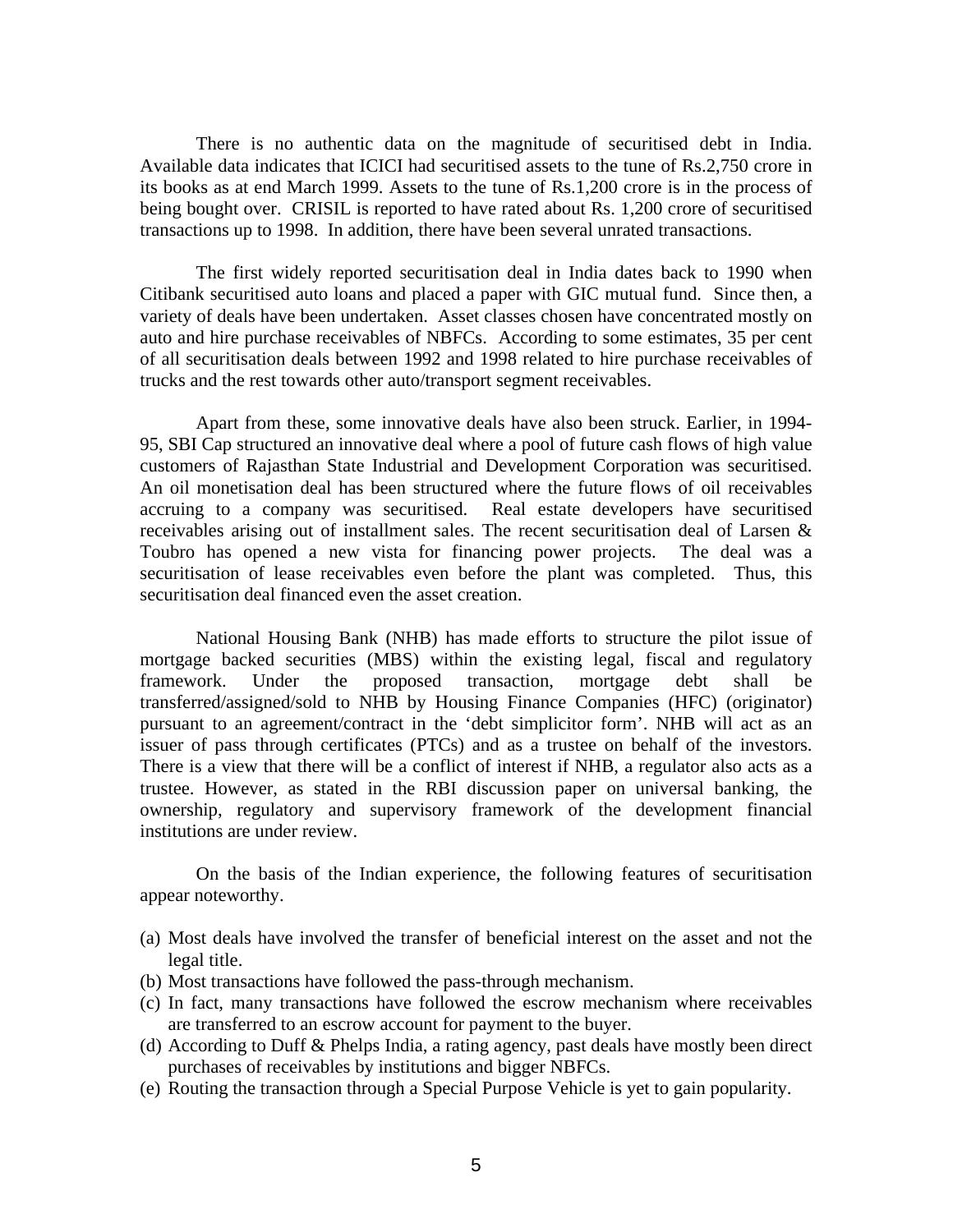- (f) There appears to be no secondary market for securitised debt.
- (g) The market is unregulated and lacks transparency in terms of volume, price, parties to the transaction, etc.
- (h) The settlement procedures are not clear.
- (i) There are no standard accounting and valuation norms.

#### **Legal and Regulatory Issues in Securitisation**

A number of factors, mainly legal and regulatory, appear to have to be addressed to ensure healthy development of the Indian securitisation market.

The first relates to stamp duty. Under statutory assignment, securitisation involves transfer of mortgaged debt, which can be effected only by means of an instrument in writing. Every instrument by which property, whether movable or immovable is transferred attracts *ad valorem* stamp duty. Typically, the rate of stamp duty ranges from 0.5 per cent to as high as 4 to 8 per cent of the value of transaction. Thus, the process of securitisation becomes too expensive. Recently, there has been significant relief since stamp duty has been reduced to 0.1 per cent in some States. This is so, in Maharashtra in respect of transfer of movables; in Tamil Nadu in respect of transfer of housing loans/security created; and in Gujarat and Karnataka in respect of movables and immovables.

Second, under the Registration Act, 1908 transfer requires compulsory registration. This also imposes additional costs to the transaction.

Third, the Transfer of Property Act, according to some legal views, has held that assignment of a debt should be in whole and not a part assignment. Further, both the Transfer of Property Act and the Sale of Goods Act hold that only a property currently in existence is capable of being transferred. The laws impede development of securitisation in future receivables as transfer of future property does not fall under the definition of debt.

Fourth, some provisions of the Income Taxt Act, 1961 are reported to have an impact on securitisation. For instance, Section 60 of the Act, contemplates transfer of income without transfer of assets which are the source of the income. In such a case, the income so transferred is chargeable to income tax as the income of the transferor and is included in his total income. Similarly, there are other sections in the Act which inhibit the progress of securitisation.

Fifth, the existing set of foreclosure laws are said to increase the risks of mortgage backed securities by making it difficult to transfer property in cases of default. An efficient foreclosure law is undoubtedly the key to the success of secondary market operations.

Sixth, there is a view that a SPV structured as a company under the Companies Act may come under the definition of non-banking financial companies and hence is subject to prudential norms. I would like to clarify this issue here.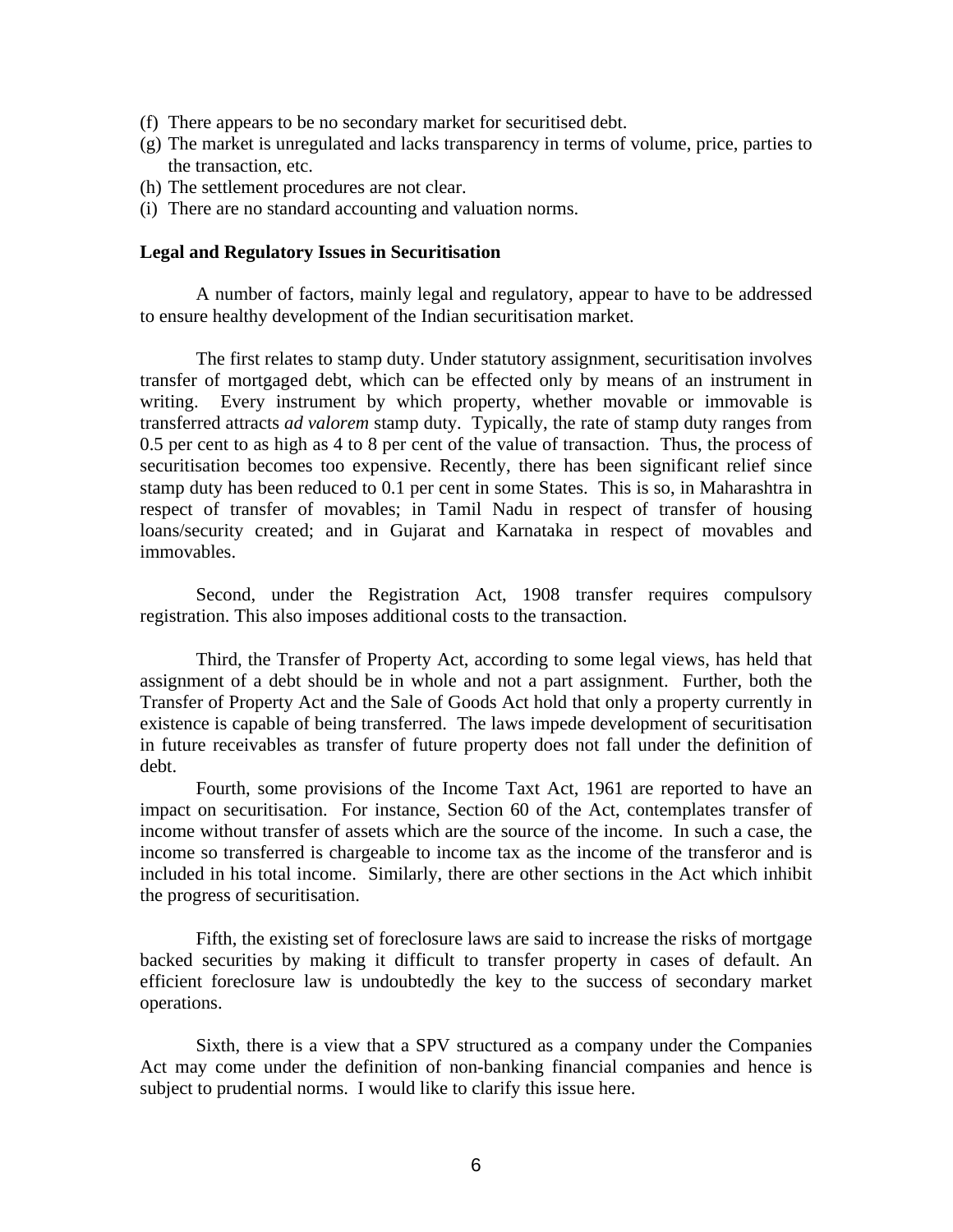#### Special Purpose Vehicle as a Company

In the context of securitisation, if SPV is structured as a company under the provisions of the Companies Act, and engages itself in activities akin to investments, technically it becomes a non-bank finance company requiring registration under Section 45-IA of the Reserve Bank of India Act, 1934. However, in terms of the existing regulatory framework, only companies holding/accepting public deposits are subject to prudential norms and are also required to comply with SLR requirements as a percentage of their public deposits. Thus, SPVs, which are non-deposit taking NBFCs would not be subject to prudential norms prescribed by RBI on capital adequacy and credit exposure norms, although registration is mandatory.

Whether the Pass Through Certificates (PTCs) issued by the SPV would be considered as public deposits under RBI's NBFC Directions depends upon the class of subscribers to the instruments issued by the NBFCs. If the PTCs are issued to a category of subscribers, who are in the exempted category, then these Certificates are not be treated as public deposits. The exempted category of investors include Government, statutory authorities, companies including NBFCs, banks and financial institutions.

Another important aspect relates to whether NBFC directions apply if only the beneficial interest on the assets is transferred to SPV issuing the Certificates. As per RBI's regulations, the nature of assets for securing the deposits raised is not the criteria for the applicability of the Directions. However, the definition of public deposits does not include debentures/bonds, which are fully secured by the assets owned by the company in respect of which a charge has been created in favour of the trustees for such debenture/bond holders.

## **Next Steps**

## Legal Framework

Development of the market for securitisation in India will need efforts of the Central Government, State Governments, RBI and SEBI. I had briefly alluded to some of the legal and regulatory issues. The provisions of the Transfer of Property Act, Stamp Act, Registration Act and the Income Tax Act may have to be examined in detail in order to facilitate securitisation in a cost effective manner. Legislative amendment to various Acts is a time consuming process. Some of the issues, particularly the external legal environment affecting banks and financial institutions are receiving the attention of the Expert Group set up by the Government under the Chairmanship of Shri T.R. Andhyarujina. In the meantime, it may be useful to identify issues of a short-term nature which could be tackled on a priority basis. An in-house Group has been set up in the RBI to identify these issues and the action points and I want to make it clear that whatever I say here is without prejudice to the freedom of the Group to give its recommendations.

## Regulatory Framework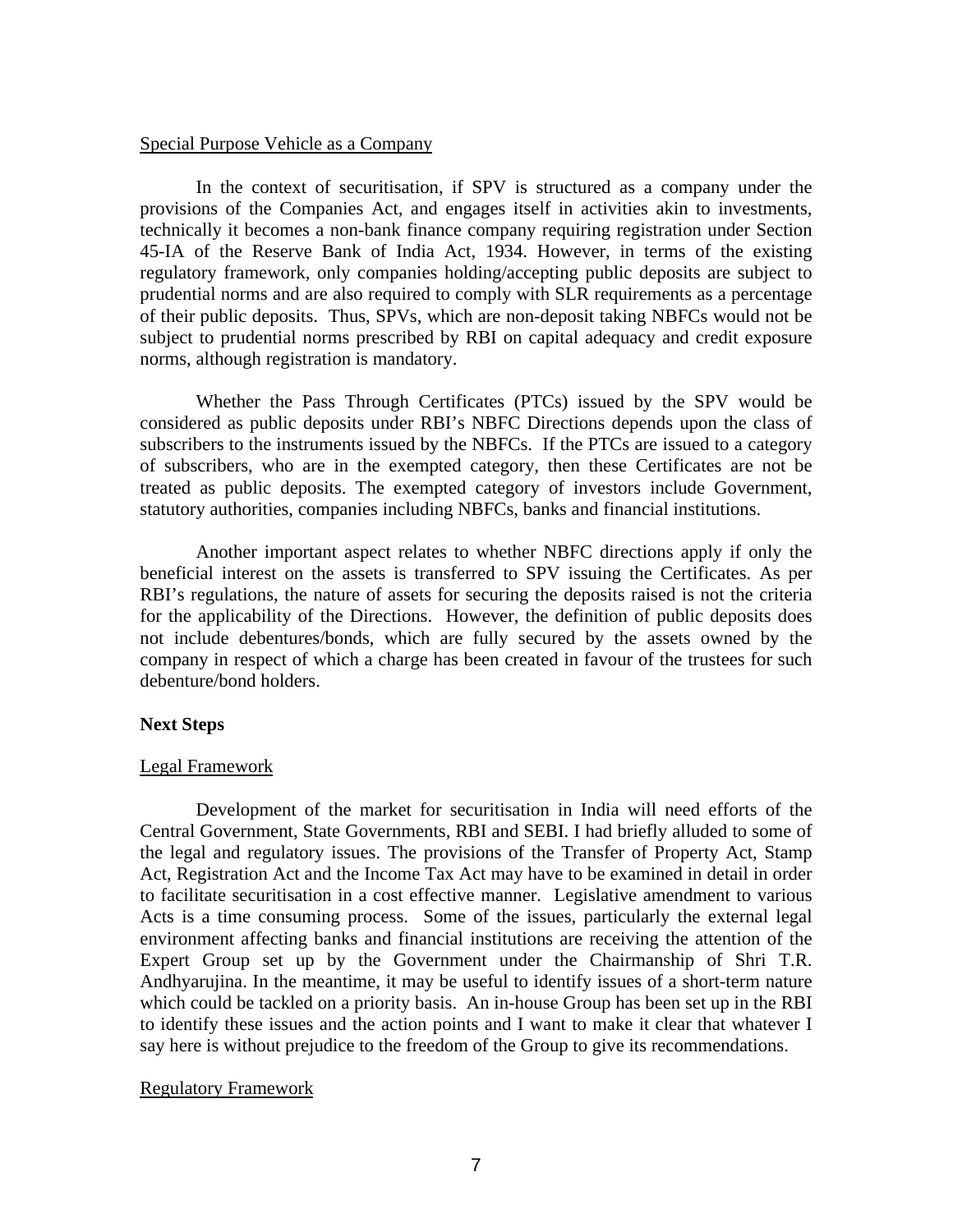Currently, there is no comprehensive regulatory framework for securitisation, understandably so, since it is of recent origin even in developed countries. SPV can be formed as a company under the Companies Act, 1956 or as a Trust under the Indian Trusts Act, 1882. Hence, SPV formed as a company will have to be registered as an NBFC under the RBI Act and is subject to RBI's regulatory framework. Secondly, such an NBFC will also come under the regulations of Companies Act. Thirdly, SPV formed as a Trust will come under the purview of the Indian Trusts Act. Fourthly, to the extent banks and financial institutions are involved in securitisation, they will continue to fall under RBI regulations. Fifthly, the Securities/Pass Through Certificates issued by SPV fall under the definition of securities under Securities Contract Regulation Act, 1956. There is thus a need to clarify and formalise a regulatory framework for securitisation.

#### Widening Investor Base

There is a case for widening the market for securitised debt. SEBI has recently permitted mutual funds to invest in these securities. A similar extension to FIIs to invest in securitised debt within existing ceilings could be examined. FIIs are already familiar with these instruments in other markets and can, therefore be expected to help in the development of this market.

#### Market Orientation

Regarding operational details in the market, it would appear to be advantageous to permit issue of these securities in dematerialised form only. These could also be notified as securities that would be eligible for repos. Technological upgradation will usher in a more transparent trading system and a more effective clearing and settlement mechanism will attract greater interest towards this instrument. This aspect could be addressed as part of clarifying the regulatory framework.

## Role of RBI

So far, there has been no clearly or unambiguously well defined role for any agency in the development of a market for securitised debt. There has been a demand, particularly in the context of infrastructure financing, that the RBI should take the initiative for a number of reasons. Since SPV formed as a company will have to be registered as an NBFC under the RBI Act, it is possible to regulate them as a category of NBFCs. Banks and financial institutions are major players in securitisation, and in any case, they will be bound by RBI's guidelines in the matter. There is already a proposal to amend the Securities Contracts Regulation Act, to add an enabling provision to give powers to Government to provide formal jurisdiction to the RBI also in the regulation of the debt markets.

A possible approach for the role of RBI in the development of such a market involves setting forth comprehensive guidelines. The guidelines could :